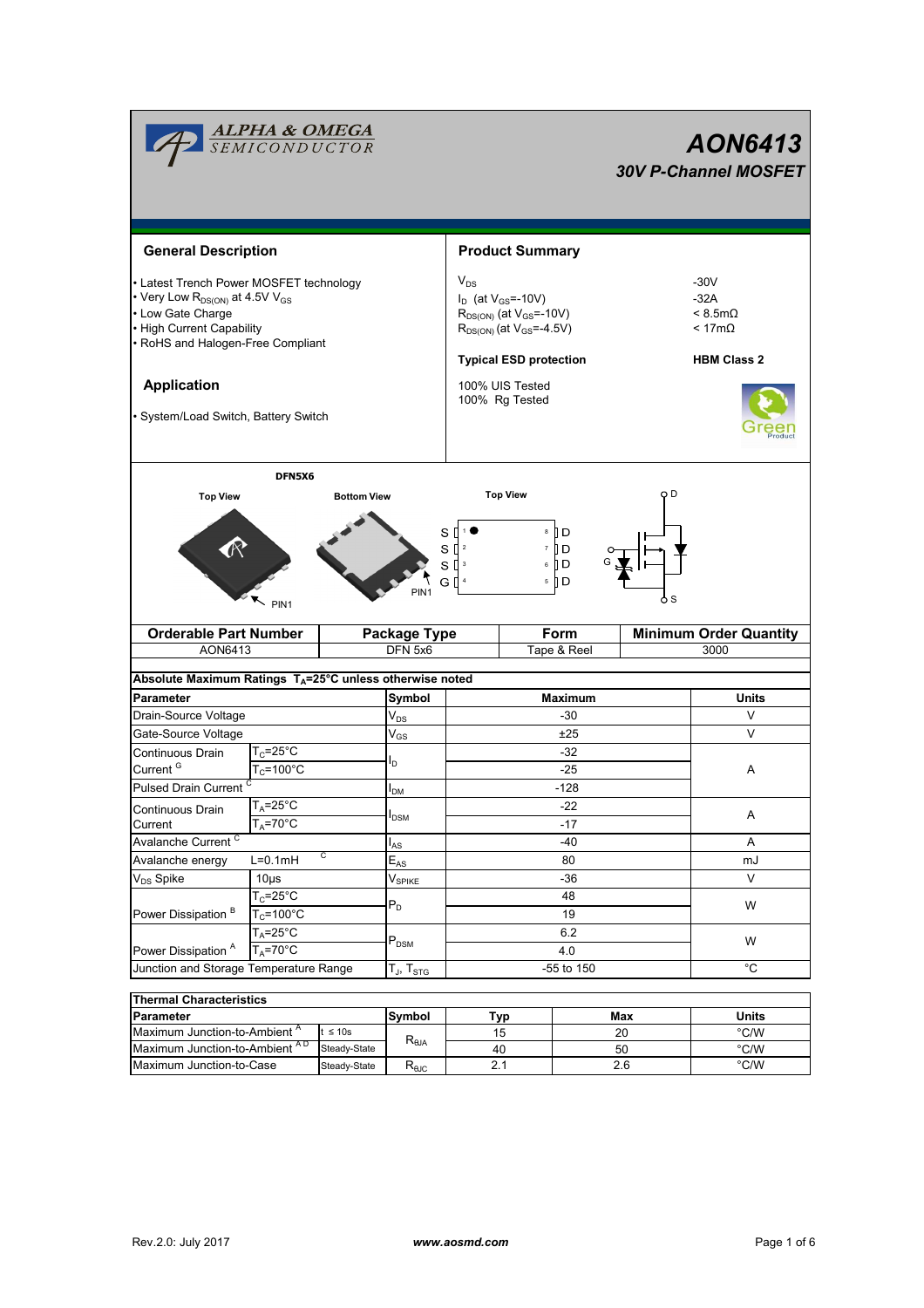

#### **Electrical Characteristics (TJ=25°C unless otherwise noted)**

| <b>Symbol</b>                          | Parameter                               | <b>Conditions</b>                                              | Min    | <b>Typ</b> | Max    | <b>Units</b> |  |  |  |  |  |  |  |
|----------------------------------------|-----------------------------------------|----------------------------------------------------------------|--------|------------|--------|--------------|--|--|--|--|--|--|--|
| <b>STATIC PARAMETERS</b>               |                                         |                                                                |        |            |        |              |  |  |  |  |  |  |  |
| BV <sub>DSS</sub>                      | Drain-Source Breakdown Voltage          | $I_D = -250 \mu A$ , $V_{GS} = 0V$                             | $-30$  |            |        | V            |  |  |  |  |  |  |  |
|                                        | Zero Gate Voltage Drain Current         | $V_{DS}$ =-30V, $V_{GS}$ =0V                                   |        |            | $-1$   | μA           |  |  |  |  |  |  |  |
| $I_{DSS}$                              |                                         | $T_J = 55^{\circ}C$                                            |        |            | -5     |              |  |  |  |  |  |  |  |
| $I_{GSS}$                              | Gate-Body leakage current               | $V_{DS}$ =0V, $V_{GS}$ = $\pm$ 25V                             |        |            | ±10    | μA           |  |  |  |  |  |  |  |
| $V_{GS(th)}$                           | Gate Threshold Voltage                  | $V_{DS} = V_{GS} I_D = -250 \mu A$                             | $-1.6$ | $-2.1$     | $-2.7$ | V            |  |  |  |  |  |  |  |
|                                        |                                         | $V_{\text{GS}} = -10V$ , $I_{\text{D}} = -16A$                 |        | 6.9        | 8.5    | $m\Omega$    |  |  |  |  |  |  |  |
| $R_{DS(ON)}$                           | Static Drain-Source On-Resistance       | $T_{\rm J}$ =125°C                                             |        | 9.8        | 12     |              |  |  |  |  |  |  |  |
|                                        |                                         | $V_{GS}$ =-4.5V, I <sub>D</sub> =-10A                          |        | 12.9       | 17     | $m\Omega$    |  |  |  |  |  |  |  |
| <b>g</b> <sub>FS</sub>                 | <b>Forward Transconductance</b>         | $V_{DS} = -5V$ , $I_D = -16A$                                  |        | $-47$      |        | S            |  |  |  |  |  |  |  |
| $V_{SD}$                               | Diode Forward Voltage                   | $I_S = -1A, V_{GS} = 0V$                                       |        | $-0.7$     | $-1$   | V            |  |  |  |  |  |  |  |
| $I_{\rm S}$                            | Maximum Body-Diode Continuous Current G |                                                                |        | $-32$      | A      |              |  |  |  |  |  |  |  |
|                                        | <b>DYNAMIC PARAMETERS</b>               |                                                                |        |            |        |              |  |  |  |  |  |  |  |
| $C_{\mathsf{iss}}$                     | Input Capacitance                       |                                                                |        | 2142       |        | pF           |  |  |  |  |  |  |  |
| $\mathrm{C_{oss}}$                     | Output Capacitance                      | $V_{GS}$ =0V, $V_{DS}$ =-15V, f=1MHz                           |        | 474        |        | pF           |  |  |  |  |  |  |  |
| $\mathbf{C}_{\text{rss}}$              | Reverse Transfer Capacitance            |                                                                | 363    |            | pF     |              |  |  |  |  |  |  |  |
| $R_{g}$                                | Gate resistance                         | $f = 1$ MHz                                                    |        | 2.3        | 4.6    | Ω            |  |  |  |  |  |  |  |
|                                        | <b>SWITCHING PARAMETERS</b>             |                                                                |        |            |        |              |  |  |  |  |  |  |  |
| $Q_q(10V)$                             | <b>Total Gate Charge</b>                |                                                                |        | 41         | 58     | nC           |  |  |  |  |  |  |  |
| $Q_g(4.5V)$                            | <b>Total Gate Charge</b>                | $V_{GS}$ =-10V, $V_{DS}$ =-15V, $I_{D}$ =-16A                  |        | 18.5       | 27     | nC           |  |  |  |  |  |  |  |
| $Q_{gs}$                               | Gate Source Charge                      |                                                                |        | 15         |        | nC           |  |  |  |  |  |  |  |
| $\mathsf{Q}_{\underline{\mathsf{gd}}}$ | Gate Drain Charge                       |                                                                |        | 6          |        | nC           |  |  |  |  |  |  |  |
| $t_{D(0n)}$                            | Turn-On DelayTime                       |                                                                |        | 13         |        | ns           |  |  |  |  |  |  |  |
| $t_r$                                  | Turn-On Rise Time                       | $V_{GS}$ =-10V, $V_{DS}$ =-15V, R <sub>1</sub> =0.9 $\Omega$ , |        | 12         |        | ns           |  |  |  |  |  |  |  |
| $t_{D(off)}$                           | Turn-Off DelayTime                      | $R_{\text{GEN}} = 3\Omega$                                     |        | 34         |        | ns           |  |  |  |  |  |  |  |
| $\mathbf{t}_\text{f}$                  | <b>Turn-Off Fall Time</b>               |                                                                |        | 18.5       |        | ns           |  |  |  |  |  |  |  |
| $t_{\rm rr}$                           | Body Diode Reverse Recovery Time        | $I_F$ =-16A, dl/dt=500A/ $\mu$ s                               |        | 17.5       |        | ns           |  |  |  |  |  |  |  |
| $\mathsf{Q}_{\mathsf{r}\mathsf{r}}$    | Body Diode Reverse Recovery Charge      | I <sub>F</sub> =-16A, dl/dt=500A/μs                            |        | 44.5       |        | nC           |  |  |  |  |  |  |  |

A. The value of  $R_{\theta JA}$  is measured with the device mounted on 1in<sup>2</sup> FR-4 board with 2oz. Copper, in a still air environment with T<sub>A</sub> =25°C. The Power dissipation P<sub>DSM</sub> is based on R <sub>θJA</sub> t≤ 10s and the maximum allowed junction temperature of 150°C. The value in any given application depends on

the user's specific board design.<br>B. The power dissipation P<sub>D</sub> is based on T<sub>J(MAX)</sub>=150° C, using junction-to-case thermal resistance, and is more useful in setting the upper<br>dissipation limit for cases where additional

D. The  $R_{\theta J\Delta}$  is the sum of the thermal impedance from junction to case  $R_{\theta JC}$  and case to ambient.

E. The static characteristics in Figures 1 to 6 are obtained using <300us pulses, duty cycle 0.5% max.

F. These curves are based on the junction-to-case thermal impedance which is measured with the device mounted to a large heatsink, assuming a maximum junction temperature of  $T_{J(MAX)}$ =150°C. The SOA curve provides a single pulse rating.

G. The maximum current rating is package limited.

H. These tests are performed with the device mounted on 1 in<sup>2</sup> FR-4 board with 2oz. Copper, in a still air environment with T<sub>A</sub>=25°C.

THIS PRODUCT HAS BEEN DESIGNED AND QUALIFIED FOR THE CONSUMER MARKET. APPLICATIONS OR USES AS CRITICAL COMPONENTS IN LIFE SUPPORT DEVICES OR SYSTEMS ARE NOT AUTHORIZED. AOS DOES NOT ASSUME ANY LIABILITY ARISING OUT OF SUCH APPLICATIONS OR USES OF ITS PRODUCTS. AOS RESERVES THE RIGHT TO IMPROVE PRODUCT DESIGN, FUNCTIONS AND RELIABILITY WITHOUT NOTICE.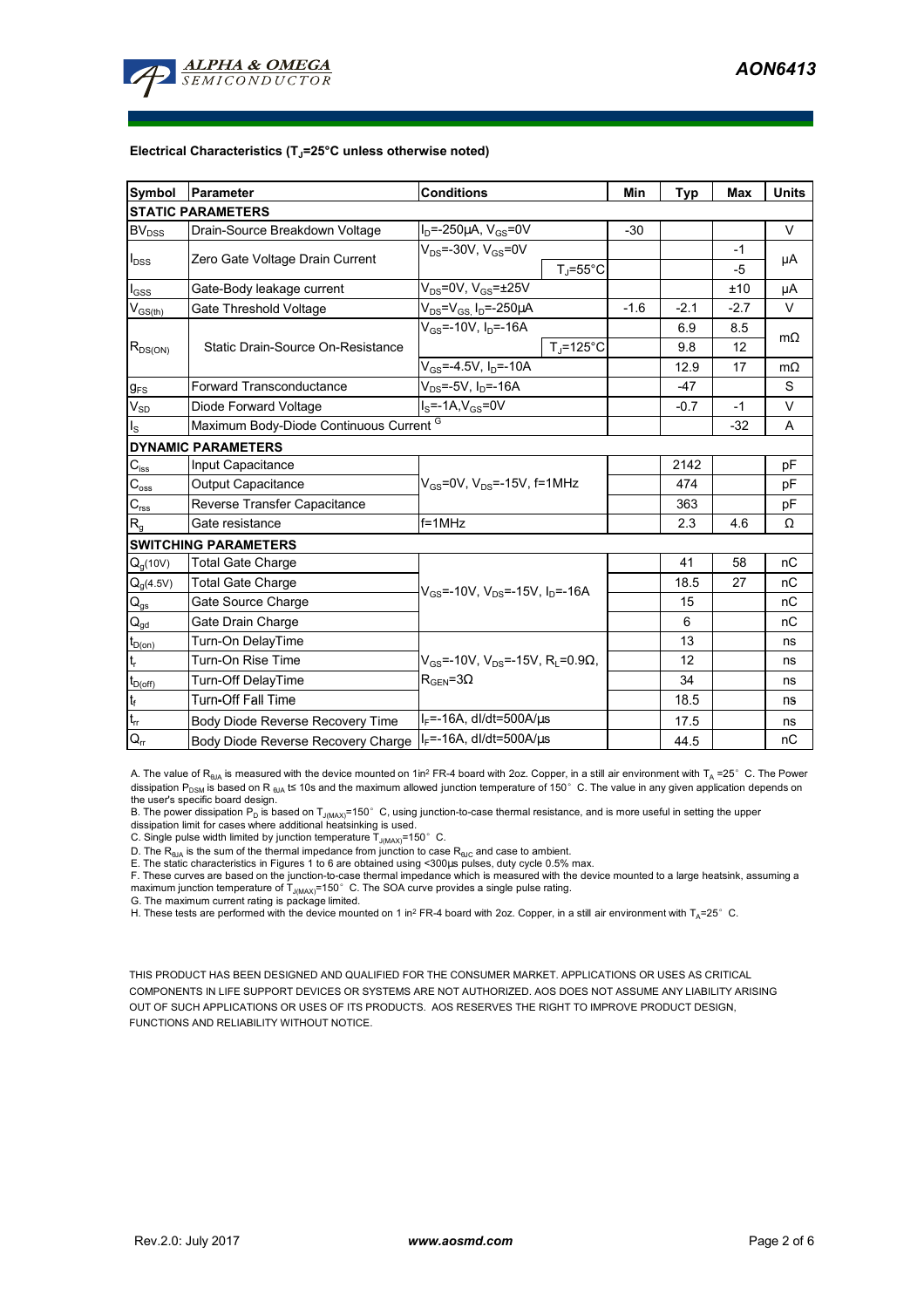

### **TYPICAL ELECTRICAL AND THERMAL CHARACTERISTICS**

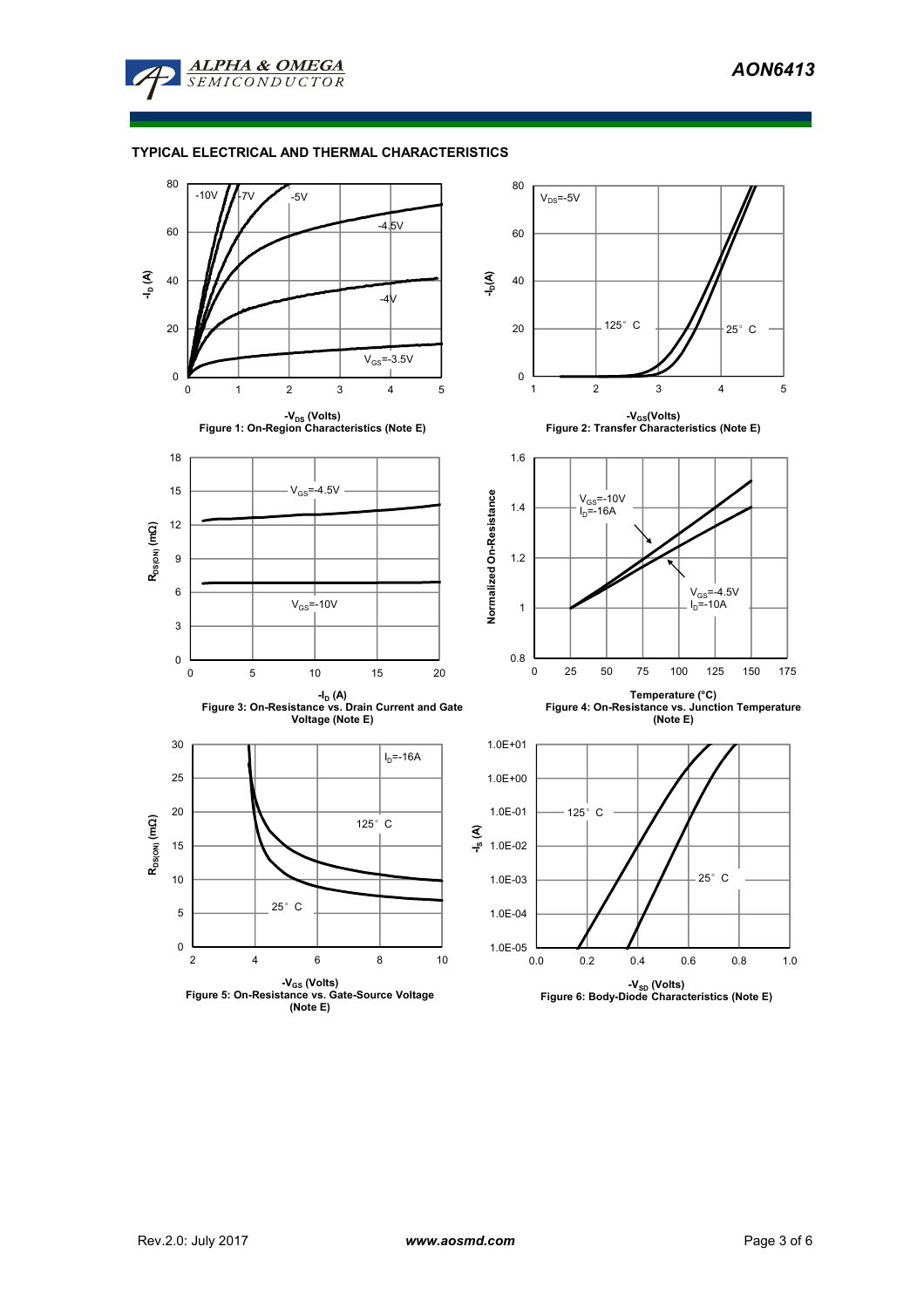

### **TYPICAL ELECTRICAL AND THERMAL CHARACTERISTICS**



**Pulse Width (s) Figure 11: Normalized Maximum Transient Thermal Impedance (Note F)**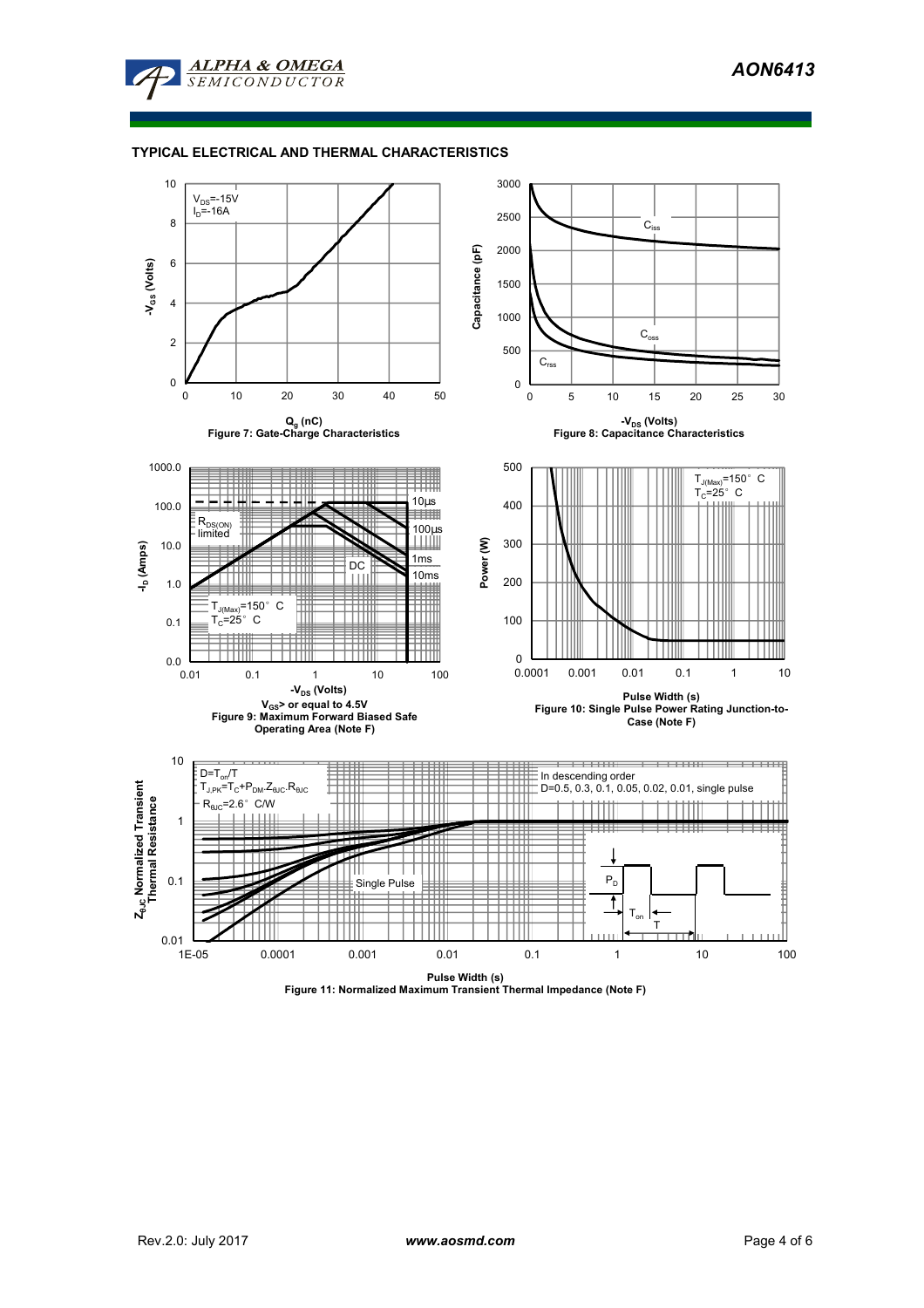

### **TYPICAL ELECTRICAL AND THERMAL CHARACTERISTICS**